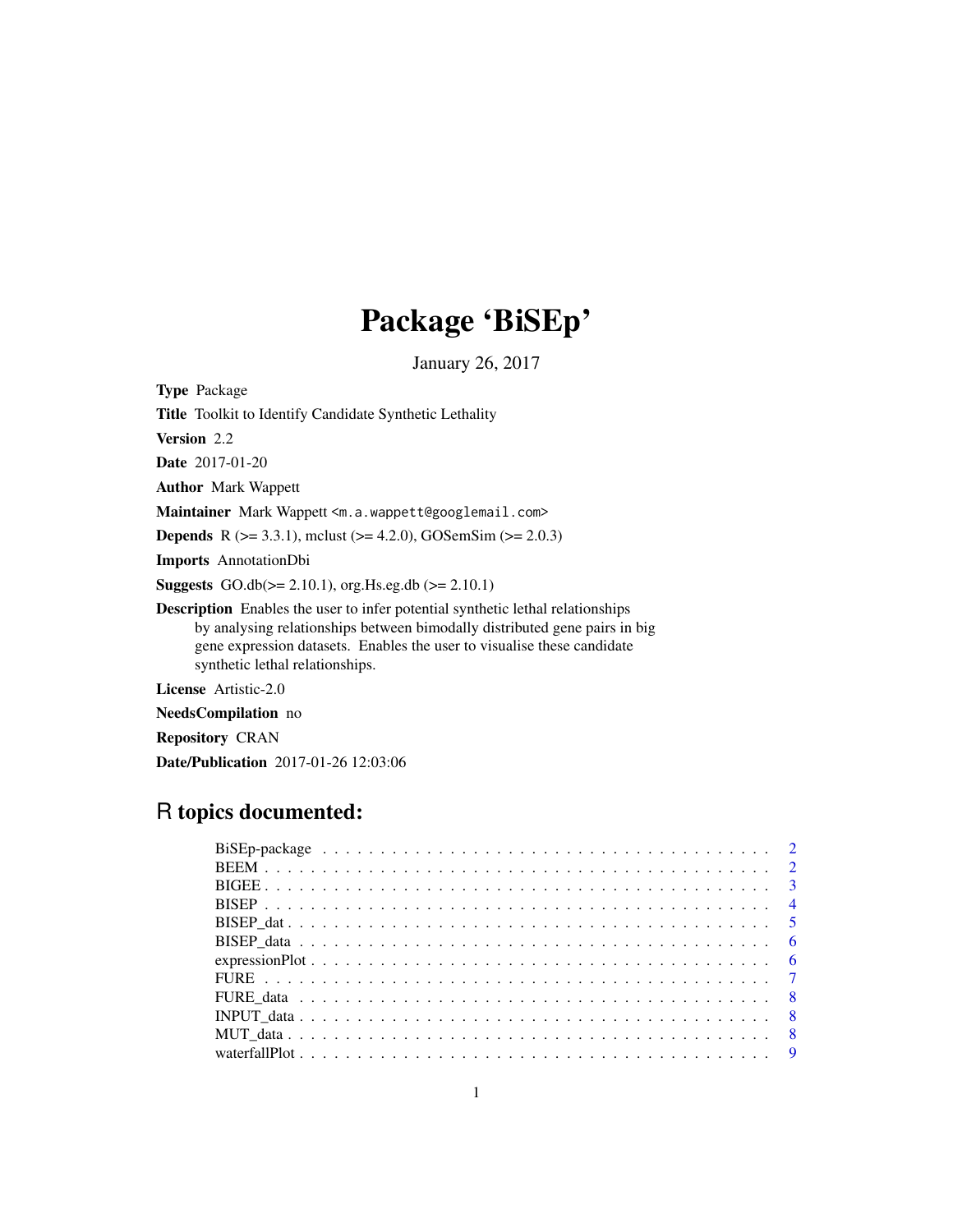<span id="page-1-0"></span> $2$  BEEM

### **Index** [11](#page-10-0)

BiSEp-package *BiSEp: Bimodality in gene expression to dissect tumours and reveal synthetic lethal drug targets and biomarkers*

# Description

A set of tools that enable the user to accurately identify bimodality and non-normality in gene expression data and stratify samples as high or low expression for bimodal genes. Enables identification of candidate synthetic lethal gene pairs. Enables the user to assess and visualise functional redundancy between candidate synthetic lethal gene pairs.

#### Details

| Package: | <b>BiSEp</b> |
|----------|--------------|
| Type:    | Package      |
| Version: | 2.0          |
| Date:    | 2014-10-21   |
| License: | $GPI - 2$    |

This package has a mixture of CRAN and bioconductor packages listed as dependancies. Please ensure that you have Bioconductor installed.

#### Author(s)

Author: Mark Wappett

Maintainer: Mark Wappett <mark.wappett@astrazeneca.com>

BEEM *BEEM: Bimodal Expression Exclusive with Mutation*

# **Description**

Takes the output from the function BISEP and a discreet mutation matrix as input. The mutation matrix samples (columns) must mirror or overlap with the gene expression matrix. The data in the mutation matrix must be a discreet 'WT' or 'MUT' call based on the status of each gene with each sample. Detects mutations of genes enriched in either the high or low gene expression modes.

#### Usage

```
BEEM(
bisepData=data,
mutData=mutData,
```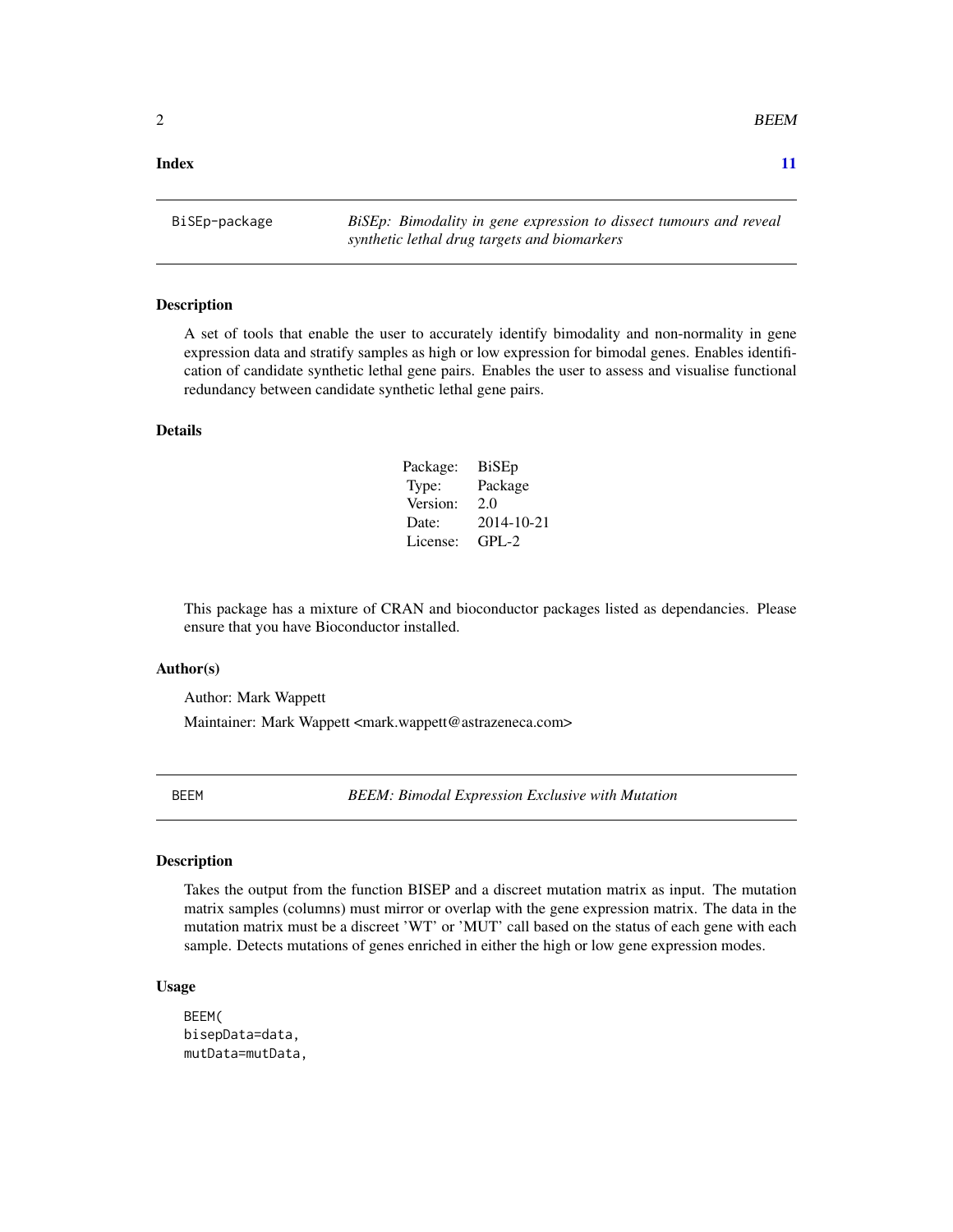#### <span id="page-2-0"></span>BIGEE 3

```
sampleType=c("cell_line", "cell_line_low", "patient", "patient_low"),
minMut=10
)
```
#### Arguments

| bisepData  | This should be the output from the BISEP function.                                                                                                                                                                |
|------------|-------------------------------------------------------------------------------------------------------------------------------------------------------------------------------------------------------------------|
| mutData    | This should be a matrix with genes rownames and samples as column names.<br>All cells should be made up of a discreet 'WT' or 'MUT' call. There should be<br>overlap (by sample) with the gene expression matrix. |
| sampleType | The type of sample being analysed. Select 'cell_line' or 'patient' for datasets<br>with greater than $\sim$ 200 samples. For datasets with less than $\sim$ 200 samples, use<br>'cell_line_low' or 'patient_low'. |
| minMut     | The minimum number of mutations you for a gene would consider for analysis.                                                                                                                                       |

# Details

Lower sample numbers have more stringent bimodality hurdles to clear in order to keep the false positive rate lower. The tool returns a percentage complete text window so the user can observe the status of the job.

# Value

A matrix containing 10 columns. Column 1 contains the bimodal genes from the expression data (gene 1) and column 2 contains the mutated candidate synthetic lethal gene pair (gene 2). Columns 3 and 4 contain the number of mutations of gene 2 in the low and high expression modes of gene 1. Column 5 contains the fishers p value that evaluates enrichment of mutation in either the high or low mode (indicated by column 10). Columns 6 and 7 contain the percentage of samples in the low and high expression modes of gene 1 that are mutated for gene 2. Columns 8 and 9 contain information on the overall size (in terms of sample) of the low and high expression modes of gene 1.

#### Author(s)

Mark Wappett

BIGEE *BIGEE: Bimodal Gene Expression Exclusivity.*

#### Description

Part of the Synthetic Lethality detection in Genomics toolkit. Detects bimodality and non-normality in all genes across the dataset. Compares all pairwise combinations of bimodal genes and searches for mutually exclusive low expression as evidence of potential synthetic lethality. Scores gene-pairs based on the presence of mutual exclusive bimodality and the distribution of signal intensity across the rest of the dataset.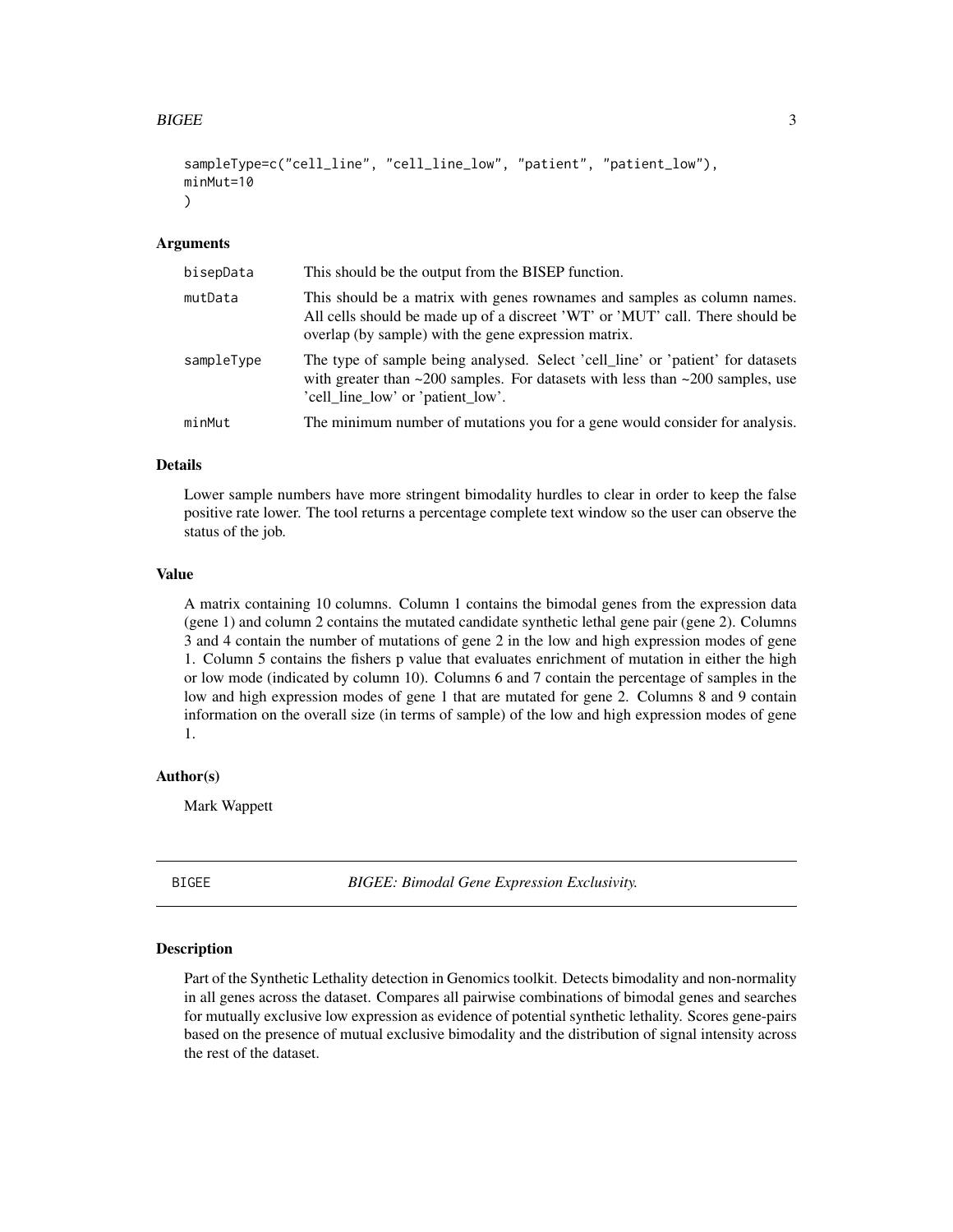# Usage

```
BIGEE(
bisepData=data,
sampleType=c("cell_line", "cell_line_low", "patient", "patient_low")
)
```
# Arguments

| bisepData  | This should be the output from the BISEP function.                                                                                                                                                                      |
|------------|-------------------------------------------------------------------------------------------------------------------------------------------------------------------------------------------------------------------------|
| sampleType | The type of sample being analysed. Select 'cell_line' or 'patient' for datasets<br>with greater than $\approx$ 200 samples. For datasets with less than $\approx$ 200 samples, use<br>'cell line low' or 'patient low'. |

# Details

Lower sample numbers have more stringent bimodality hurdles to clear in order to keep the false positive rate lower. The tool returns a percentage complete text window so the user can observe the status of the job.

# Value

A matrix containing three columns. Columns 1 and 2 are the gene symbols that make up the candidate synthetic lethal gene pairs. Column 3 is the score calculated the tool to rank the statistical significance of the gene pairs.

#### Author(s)

Mark Wappett

BISEP *BISEP: Bimodality in Gene Expression data.*

#### Description

Detects bimodality and non-normality in all genes across the dataset.

#### Usage

```
BISEP(
data = data
\lambda
```
# Arguments

data This should be a log2 gene expression matrix with genes as rownames and samples as column names. Suitable for gene expression data from any platform - NGS datasets should be RPKM or RSEM values.

<span id="page-3-0"></span>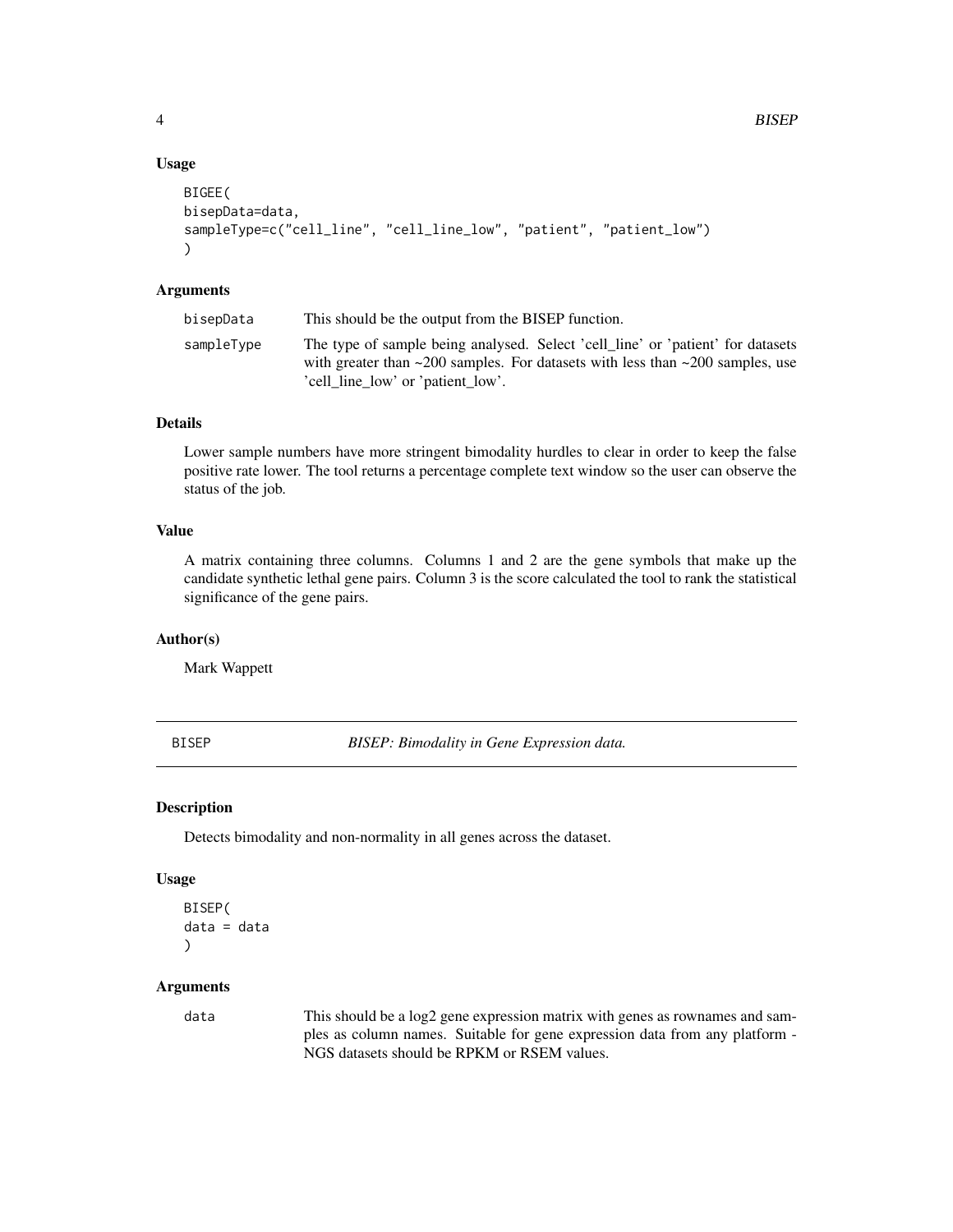# <span id="page-4-0"></span>BISEP\_dat 5

# Details

The lower confidence calls will dramatically affect the number of gene pairs that the tool produces and increase the false positive rate. The tool will take approximately 10 minutes to run a 5,000 row and 200 column input matrix using a 'medium,' confidence interval.

# Value

A list containing three matrices. Matrix 1 contains the output of the BISEP algorithm - including the midpoint of the bimodal distribution and the associated p value. Matrix 2 contains the output from the BI algorithm - including the delta, pi and BI values. Matrix 3 contains the input matrix.

#### Author(s)

Mark Wappett

#### Examples

```
data(INPUT_data)
outputBISEP <- BISEP(data=INPUT_data)
```
BISEP\_dat *A list object containing 3 data frames.*

# Description

Matrix 1 contains the output of the BISEP algorithm - including the midpoint of the bimodal distribution and the associated p value. Matrix 2 contains the output from the BI algorithm - including the delta, pi and BI values. Matrix 3 contains the input matrix.

#### Usage

data(BISEP\_dat)

# Format

13 observations across 100 variables.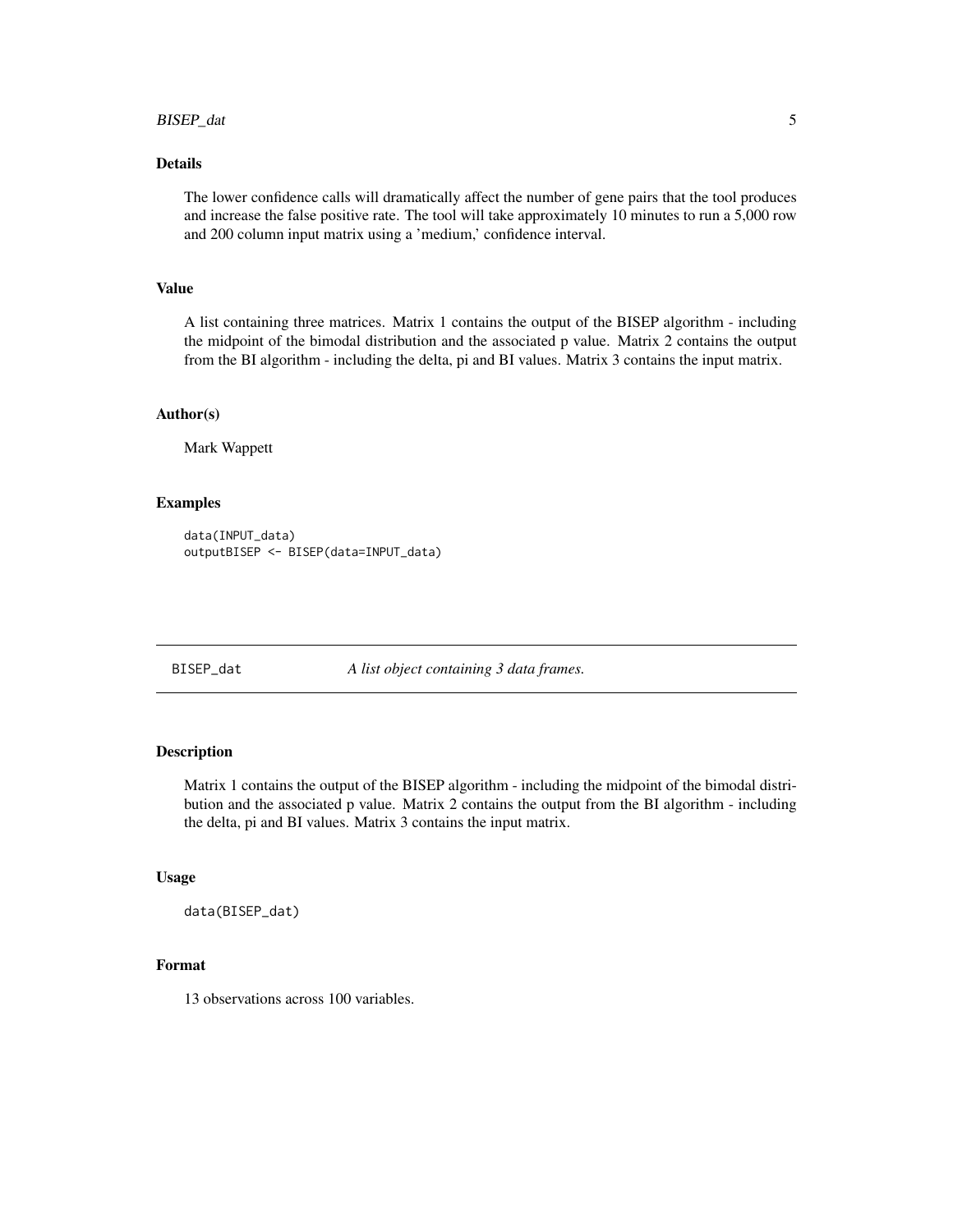<span id="page-5-0"></span>

# Description

Matrix 1 contains the output of the BISEP algorithm - including the midpoint of the bimodal distribution and the associated p value. Matrix 2 contains the output from the BI algorithm - including the delta, pi and BI values. Matrix 3 contains the input matrix.

# Usage

data(BISEP\_data)

# Format

13 observations across 442 variables.

expressionPlot *expressionPlot: Create visualisations from BIGEE output*

# Description

Takes the output from the function BISEP and two gene names that correspond to a relevant gene pair. Gene names must be available in the input BISEP object.

# Usage

```
expressionPlot(
bisepData=data,
gene1,
gene2
)
```
#### Arguments

| bisepData | This should be the output from the BISEP function.       |
|-----------|----------------------------------------------------------|
| gene1     | The first gene whose expression you would like to plot.  |
| gene2     | The second gene whose expression you would like to plot. |

# Details

The function will return an error if any of the input information is incorrect or missing. The resulting plot will be returned in real time.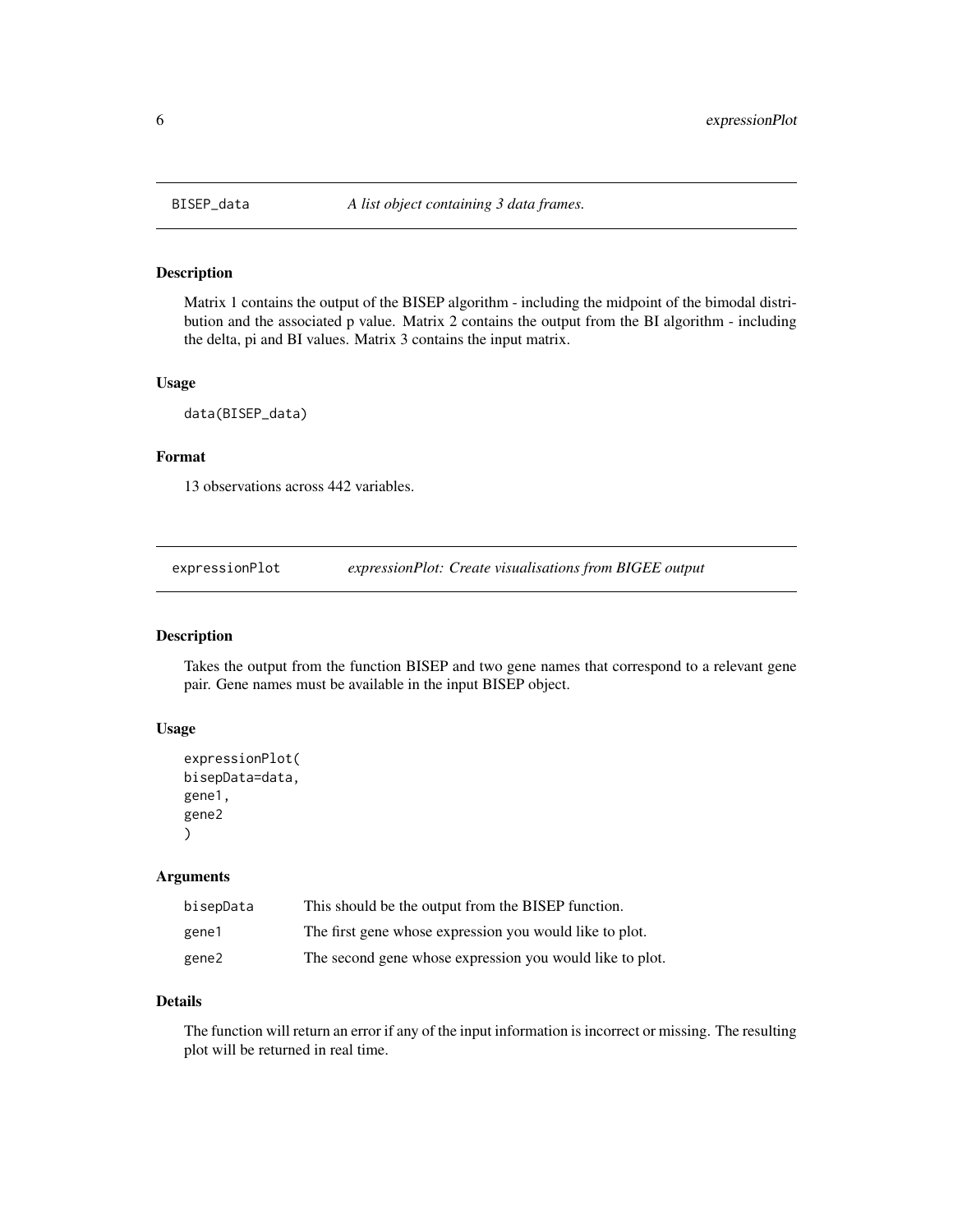#### <span id="page-6-0"></span> $FURE$  and  $7$

# Value

A scatter plot of the two genes you have identified as bimodal. The red lines correspond to the mid-points of the bimodal distribution for these two genes. Ideally the lower left quadrant would be empty when observing a candidate SL interaction.

# Author(s)

Mark Wappett

#### Examples

```
data(BISEP_data)
data(MUT_data)
expressionOut <- expressionPlot(BISEP_data, gene1="SMARCA1", gene2="SMARCA4")
```
FURE *FURE: Functional redundancy between synthetic lethal gene pairs*

# Description

Utilises gene ontology information from the GO database bioconductor package. Assesses gene pairs output from the SLinG and BEEM tools for gene ontology functional redundancy. Performs semantic similarity scoring utilising the GOSemSim bioconductor package

# Usage

```
FURE(
data=data,
inputType=inputType)
```
#### Arguments

| data      | This should be the output matrix (or similar) from the SLinG and BEEM tools. |
|-----------|------------------------------------------------------------------------------|
|           | Columns 1 and 2 should be gene symbols.                                      |
| inputType | Either 'BIGEE' or 'BEEM' based on origin of the input matrix.                |

# Value

A list of matrices containing gene pairs with associated synthetic lethal statistical significance values + gene ontology annotation/ scores.

# Author(s)

Mark Wappett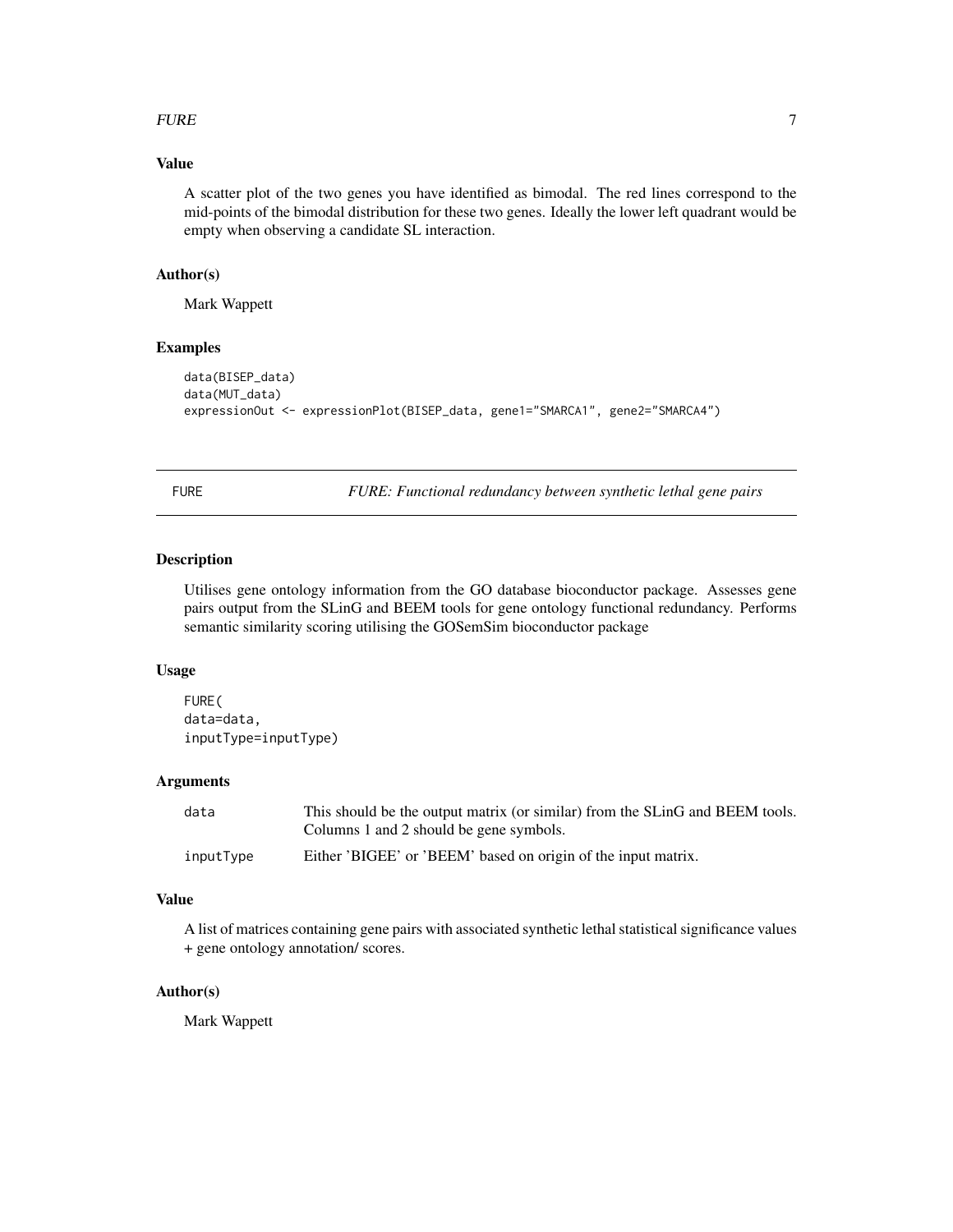<span id="page-7-0"></span>

# Description

Output matrix from the BIGEE tool.

# Usage

data(FURE\_data)

# Format

A data frame with 1 observation across 3 variables.

INPUT\_data *A Log2 Gene Expression matrix*

# Description

A Log2 Gene Expression matrix where rownames are genes and colnames are samples

#### Usage

data(INPUT\_data)

# Format

13 observations across 442 variables.

MUT\_data *A matrix containing discreet mutation calls*

### Description

A matrix containing discreet mutation calls of either 'WT' or 'MUT' where rownames are genes and column names are samples

# Usage

data(MUT\_data)

# Format

4 observations across 442 variables.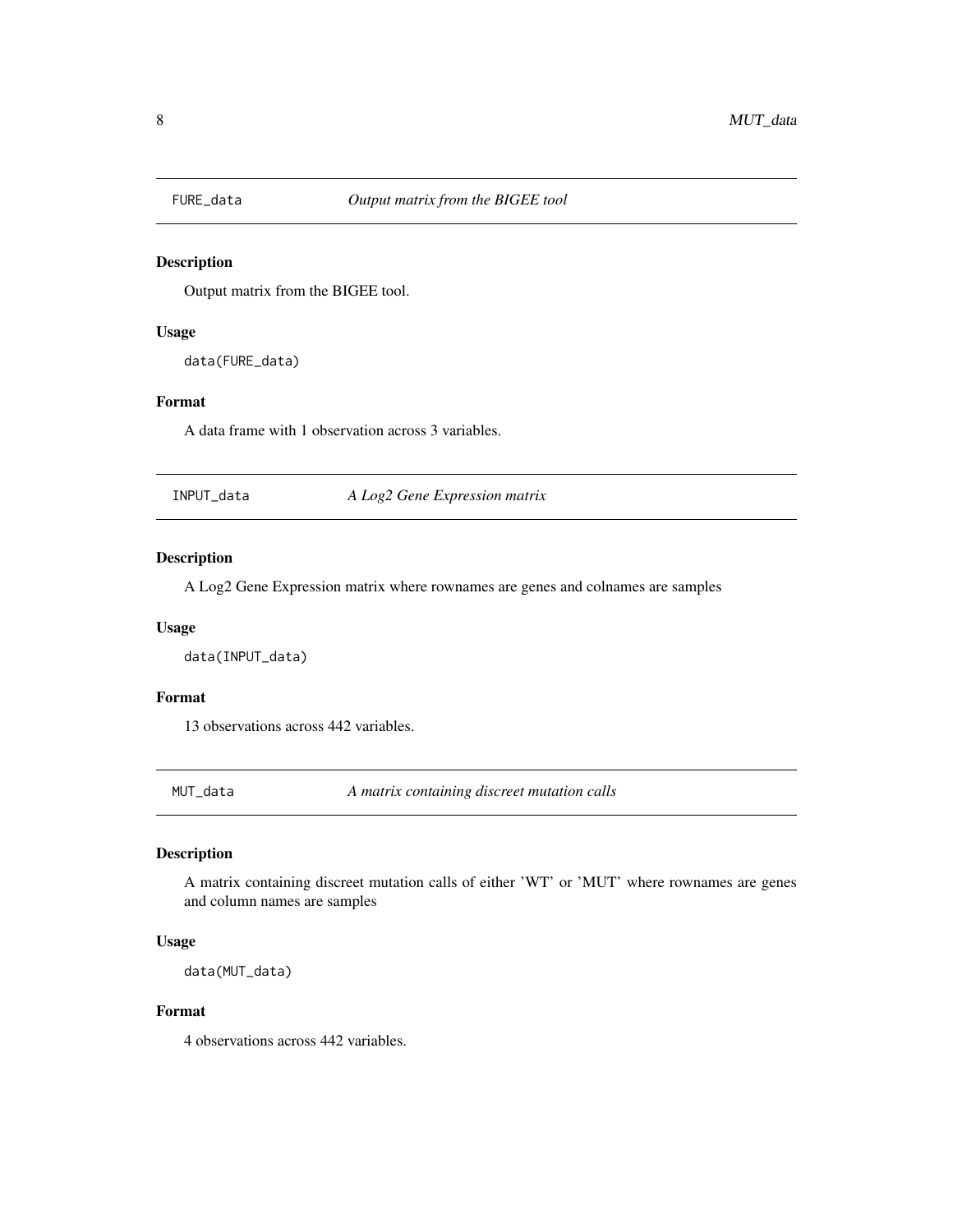<span id="page-8-0"></span>

# Description

Takes the output from the function BISEP and a discreet mutation matrix as input. The mutation matrix samples (columns) must mirror or overlap with the gene expression matrix. The data in the mutation matrix must be a discreet 'WT' or 'MUT' call based on the status of each gene with each sample. Gene names must be available in the input matrices.

# Usage

```
waterfallPlot(
bisepData=data,
mutData=mutData,
expressionGene,
mutationGene
)
```
# Arguments

| bisepData    | This should be the output from the BISEP function.                                                                                                                                                                |
|--------------|-------------------------------------------------------------------------------------------------------------------------------------------------------------------------------------------------------------------|
| mutData      | This should be a matrix with genes rownames and samples as column names.<br>All cells should be made up of a discreet 'WT' or 'MUT' call. There should be<br>overlap (by sample) with the gene expression matrix. |
|              | expression Gene The gene whose expression you would like to plot.                                                                                                                                                 |
| mutationGene | The gene whose mutation status you would like to overlap with the expression<br>gene.                                                                                                                             |

# Details

The function will return an error if any of the input information is incorrect or missing. The resulting plot will be returned in real time.

#### Value

A waterfall plot. The plot is made up of two panels: the left panel is a density distribution of the expression gene provided and the right panel is a bar-chart of the gene expression level coloured by mutation status.

# Author(s)

Mark Wappett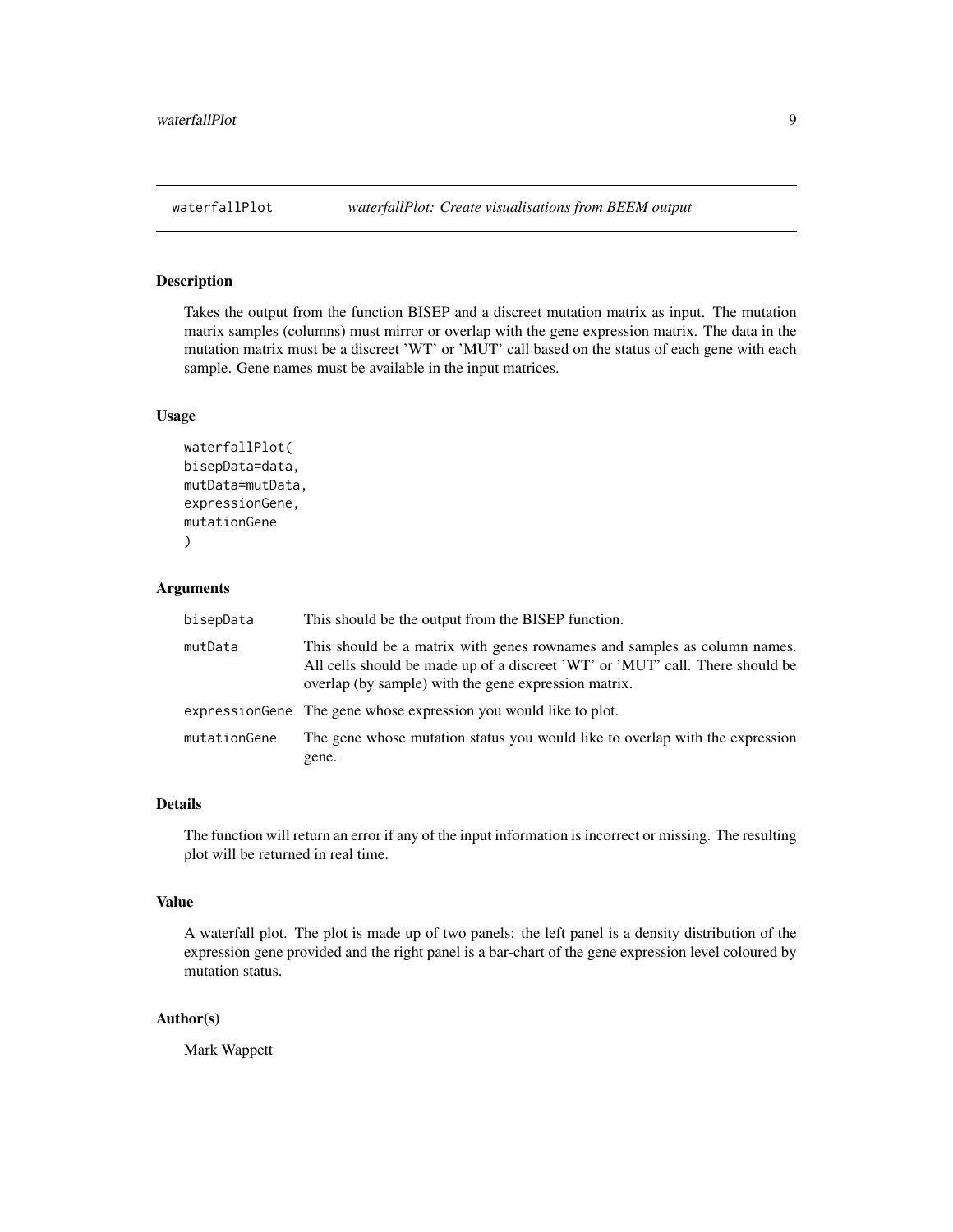# Examples

```
data(BISEP_data)
data(MUT_data)
waterfallOut <- waterfallPlot(BISEP_data, MUT_data, expressionGene="micb", mutationGene="PBRM1")
```